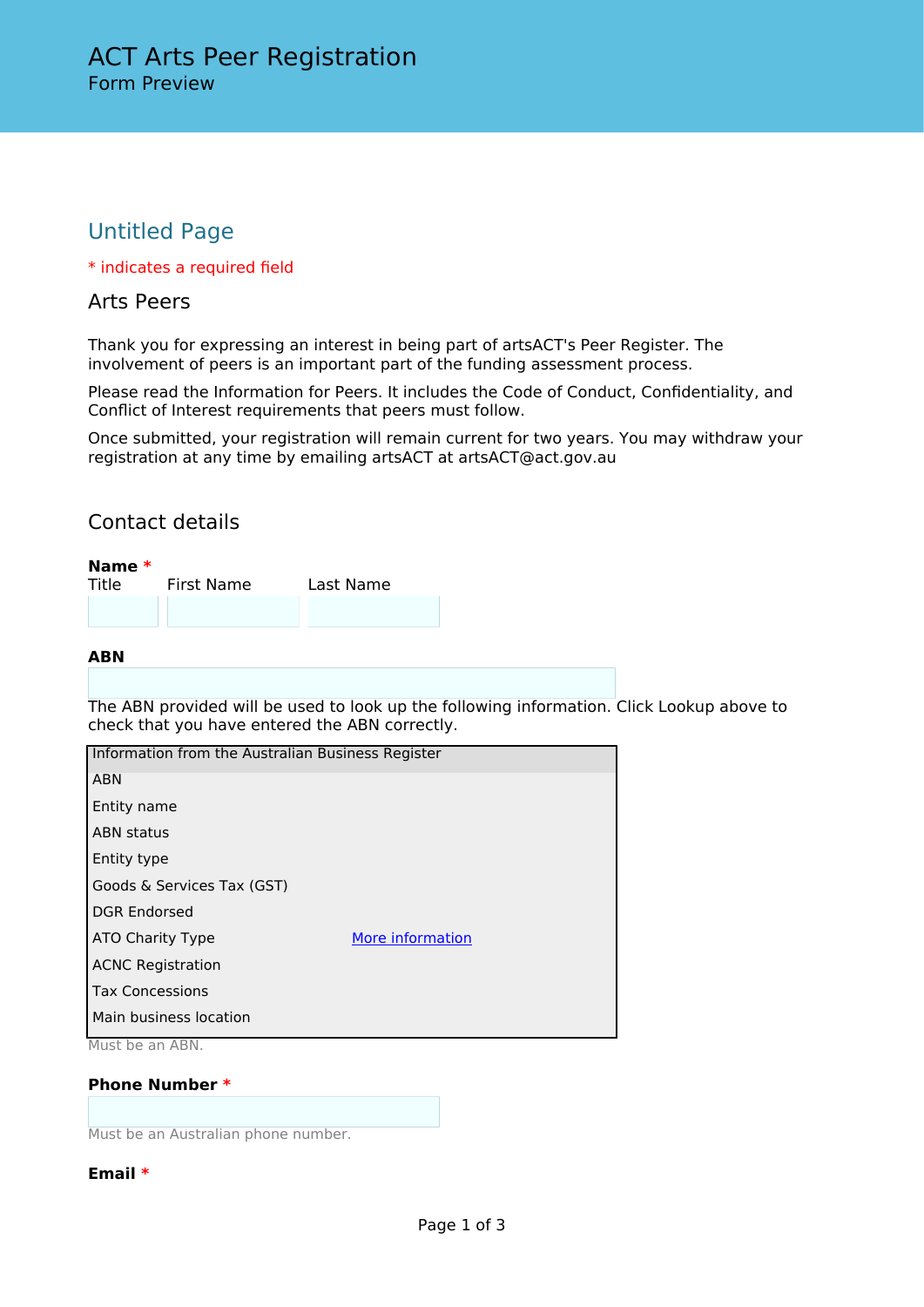Must be an email address.

# **Residential Address**

Address

### **Postal Address**

Address

## Arts experience

#### **Please indicate your area/s of interest and expertise \***

☐ Arts administration ☐ Community arts ☐ Dance ☐ Festivals ☐ Writing ☐ Music ☐ Theatre ☐ Visual arts

At least 1 choice must be selected. You can select more than one

# **Specialist artform area/genre**

e.g. classical music, jazz, contemporary dance

# **Artistic resume \***

Attach a file:

## Demographic information

artsACT seeks to have people from a diverse range of backgrounds and experience in its assessment processes.

Responses to the following questions are voluntary.

| ∩ Yes                                               | Do you identify as an Aboriginal or Torres Strait Islander?<br>$\cap$ No |                                                                               |
|-----------------------------------------------------|--------------------------------------------------------------------------|-------------------------------------------------------------------------------|
| ∩ Yes                                               | ∩ No                                                                     | Do you identify as having a Culturally and Linguistically Diverse background? |
| ∩ Yes                                               | Do you identify as living with a disability?<br>No                       |                                                                               |
| What age group are you in?<br>$\circ$ 18 - 30 years | $\circ$ 31 - 50 years                                                    | $\circ$ 51+ years                                                             |